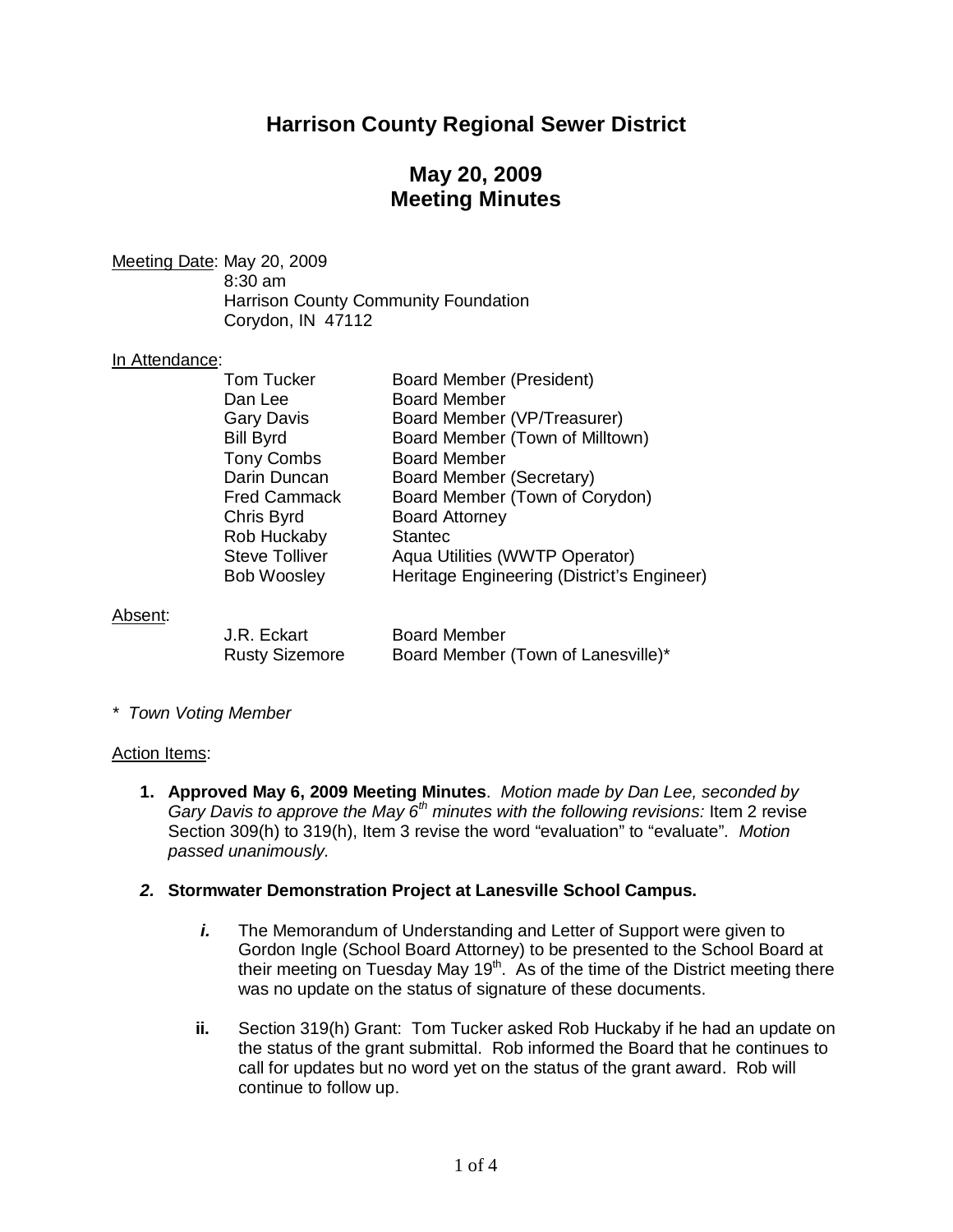- **3. Berkshire WWTP Operations Report:** Steve Tolliver reported that there were no major issues with the WWTP. The WWTP continues to operate well within the parameters of its' permit.
	- **i. Lift Station Concerns:** There were a couple of issues regarding the electric with the lift station that brings flow from the mobile home park. The lift station belongs to the owners of the mobile home park. The lift station is wired to the WWTP control panel. Issues at the plant caused surges and tripped breakers in the control panel. Steve is following up with the REMC to determine the costs to separate the electric and allow the lift station to be on its' own circuit. Once separated the control panel will be located in a fenced area of the WWTP. Modifications to the existing fence will likely be necessary. Steve will report back to the Board on the cost of making these changes.
	- **ii. Grease Ordinance:** Steve urged the Board to adopt penalties regarding grease in the sewer system. Grease continues to plague the WWTP due to the users of the mobile home park dumping grease in their systems. It was discussed that education efforts should also be undertaken to inform the residents of the best methods of disposal. This will be discussed further at future meetings.
	- **iii. Generator (Used):** Steve informed the Board that his company recently purchased two used generators from Army surplus. He has available a 100kw and a 60 kw generator both with low hours. Steve will put together the cost for the District to purchase one of these for use at the WWTP and present to the Board at their next meeting. Darin Duncan suggested that if the Board is interested in pursuing this it could consider requesting funding from the Harrison County Community Foundation.

## **4. New Salisbury Area Project Funding Update:**

Jill Saegesser with River Hills Development is in the process of submitting an Economic Development Administration (EDA) Grant application for the project. The District's grant request will include the addition of Child Craft. The grant is for a request of 50% funding. Bob Woosley will follow up with Jill to determine the status of the grant application submittal. Past correspondence with Jill indicated that grant award may not occur until the fall of this year.

To avoid future delays Darin Duncan suggested that the Board proceed with making a request to the Commissioner's for the remaining 50% of the funds. This will allow the Board to have funding in place at the time of grant award (assuming that the District is successful in obtaining the grant). All agreed with this approach. *The Board set a target date of making a request to the Commissioner's at their first meeting in July.*

## **5. Treasurer's Report**

**i.** Gary Davis provided a copy of the Treasurer's report for the month of April. The following balances remain in each of the District's Riverboat accounts: Operating Account (.02): \$16,356 Projects Budget (.03): \$48,000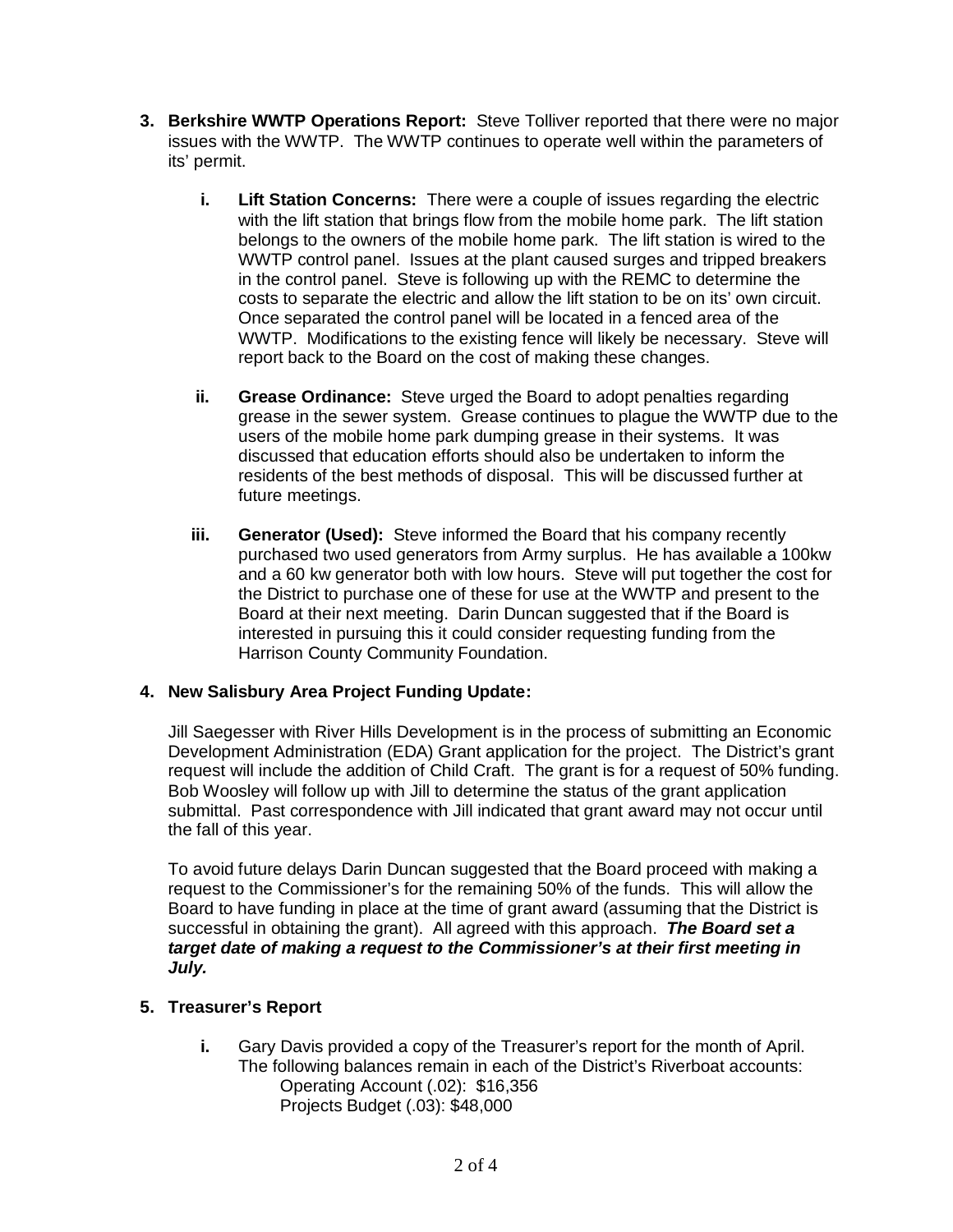*A motion was made by Darin Duncan, seconded by Dan Lee to approve the Treasurer's Report. Motion passed unanimously.*

**ii. Sludge Hauling and Processing:** It appears there is a discrepancy in the billings from Aqua regarding the sludge hauling and processing fees. Steve Tolliver stated the District is likely due a refund from his company. Steve will meet with Gary to resolve this issue.

### **iii. Invoices:**

- a. A motion was made by Gary Davis, seconded by Tony Combs to approve Heritage Invoice for \$3,469.50 from the Projects Budget (.03). Motion passed unanimously.
- b. A motion was made by Gary Davis, seconded by Tony Combs to approve Chris Byrd's Invoice for \$100 from the Operating Budget (.02). Motion passed unanimously.

## **6. Other Business:**

- **i.** Hospital Billings: Tom Tucker updated the Board on the status of the Hospital meter size issues. Tom stated that it appears this has been resolved between Ramsey Water and the Medical Office Building (MOB) owners. The District should begin receiving charges for the increased meter size for the MOB.
- **ii.** Hospital Medical Campus Flow Meter: Bob Woosley reminded the Board that the flow meter must be calibrated annually. The flow meter should be due for calibration in the summer of this year. Bob will follow up on this matter and give the Board a recommendation for a company to perform this work.
- **iii.** Darin Duncan suggested that the District send Thank You notes to the Solid Waste Board for allowing the District to store the tanks on their property. Tom will prepare the notes and send.

### Next Meeting:

1. Board Meeting: **Wednesday June 10th , 2009 at 8:30 am** @ Harrison County Community Foundation Building.

Minutes prepared by: Heritage Engineering

# **End of Minutes**